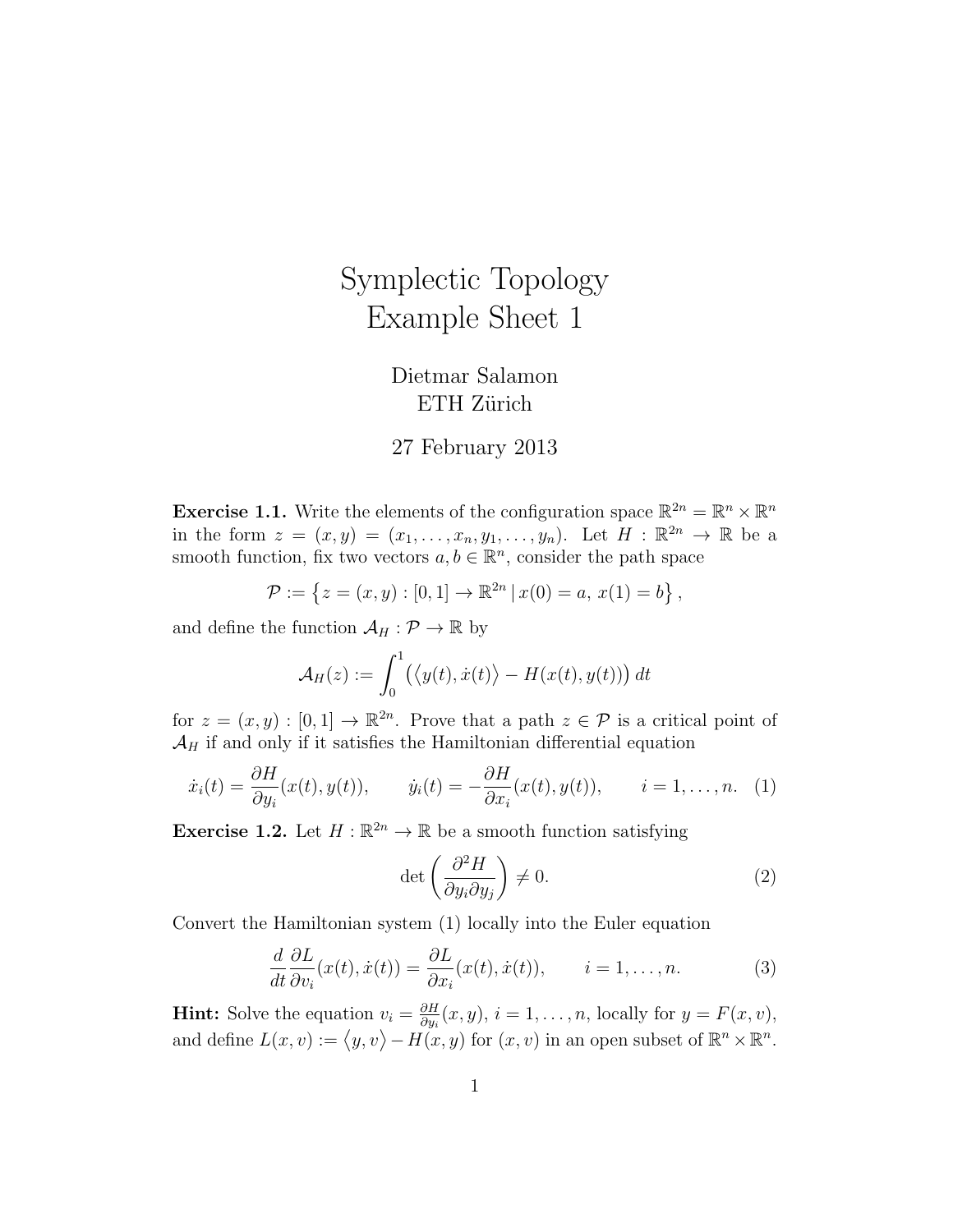Let  $H: \mathbb{R}^{2n} \to \mathbb{R}$  be a smooth function. The **Hamiltonian vector field** of  $H$  is defined by

$$
X_H(x,y) := \begin{pmatrix} \frac{\partial H}{\partial y}(x,y) \\ \frac{\partial H}{\partial x}(x,y) \end{pmatrix} = -J_0 \nabla H(x,y), \qquad J_0 := \begin{pmatrix} 0 & -1 \\ 1 & 0 \end{pmatrix}.
$$

Here we write  $\frac{\partial H}{\partial x} := (\frac{\partial H}{\partial x_1}, \dots, \frac{\partial H}{\partial x_n})$  $\frac{\partial H}{\partial x_n}$ ) and  $\frac{\partial H}{\partial y} := (\frac{\partial H}{\partial y_1}, \dots, \frac{\partial H}{\partial y_n})$  $\frac{\partial H}{\partial y_n}$ ).

**Exercise 1.3.** Prove that  $\psi^* X_H = X_{H \circ \psi}$  for every canonical transformation  $\psi: \mathbb{R}^{2n} \to \mathbb{R}^{2n}$  (satisfying  $d\psi(\zeta)^T J_0 d\psi(\zeta) = J_0$  for every  $\zeta \in \mathbb{R}^{2n}$ ) and every smooth function  $H : \mathbb{R}^{2n} \to \mathbb{R}$ .

The symplectic linear group is defined by

$$
\mathrm{Sp}(2n) := \left\{ \Psi \in \mathbb{R}^{2n \times 2n} \, | \, \Psi^T J_0 \Psi = J_0 \right\}.
$$

The elements of  $Sp(2n)$  are called **symplectic matrices**. Thus a **canonical transformation** is a diffeomorphism between open subsets of  $\mathbb{R}^{2n}$  whose Jacobi-matrices are symplectic.

**Exercise 1.4.** Prove that  $Sp(2n)$  is a group, invariant under transposition:

$$
\Phi, \Psi \in \text{Sp}(2n) \qquad \Longrightarrow \qquad \Phi \Psi, \Psi^{-1}, \Psi^T \in \text{Sp}(2n).
$$

Prove that  $Sp(2n)$  is a Lie group (i.e. a submanifold of  $GL(2n, \mathbb{R})$  as well as a subgroup). Prove that its Lie algebra  $\mathfrak{sp}(2n) := T_1 \text{Sp}(2n) = \text{Lie}(\text{Sp}(2n))$  is given by  $\mathfrak{sp}(2n) = \{-J_0S \mid S = S^T \in \mathbb{R}^{2n \times 2n}\}.$ 

The standard symplectic form on  $\mathbb{R}^{2n}$  is the nondegenerate skew-symmetric bilinear form

$$
\omega_0 := \sum_{i=1}^n dx_i \wedge dy_i : \mathbb{R}^{2n} \times \mathbb{R}^{2n} \to \mathbb{R}.
$$

In explicit terms

$$
\omega_0(\zeta, \zeta') = \sum_{i=1}^n (\xi_i \eta'_i - \eta_i \xi'_i)
$$
  
=  $\langle \xi, \eta' \rangle - \langle \eta, \xi' \rangle$   
=  $(J_0 \zeta)^T \zeta'$ 

for  $\zeta = (\xi, \eta), \zeta' = (\xi', \eta') \in \mathbb{R}^{2n}$ . A subspace  $\Lambda \subset \mathbb{R}^{2n}$  is called **Lagrangian** if it has dimension *n* and  $\omega_0(\zeta, \zeta') = 0$  for all  $\zeta, \zeta' \in \Lambda$ . The **Lagrangian Grassmannian** is the set  $\mathcal{L}_n$  of all Lagrangian subspaces of  $(\mathbb{R}^{2n}, \omega_0)$ .